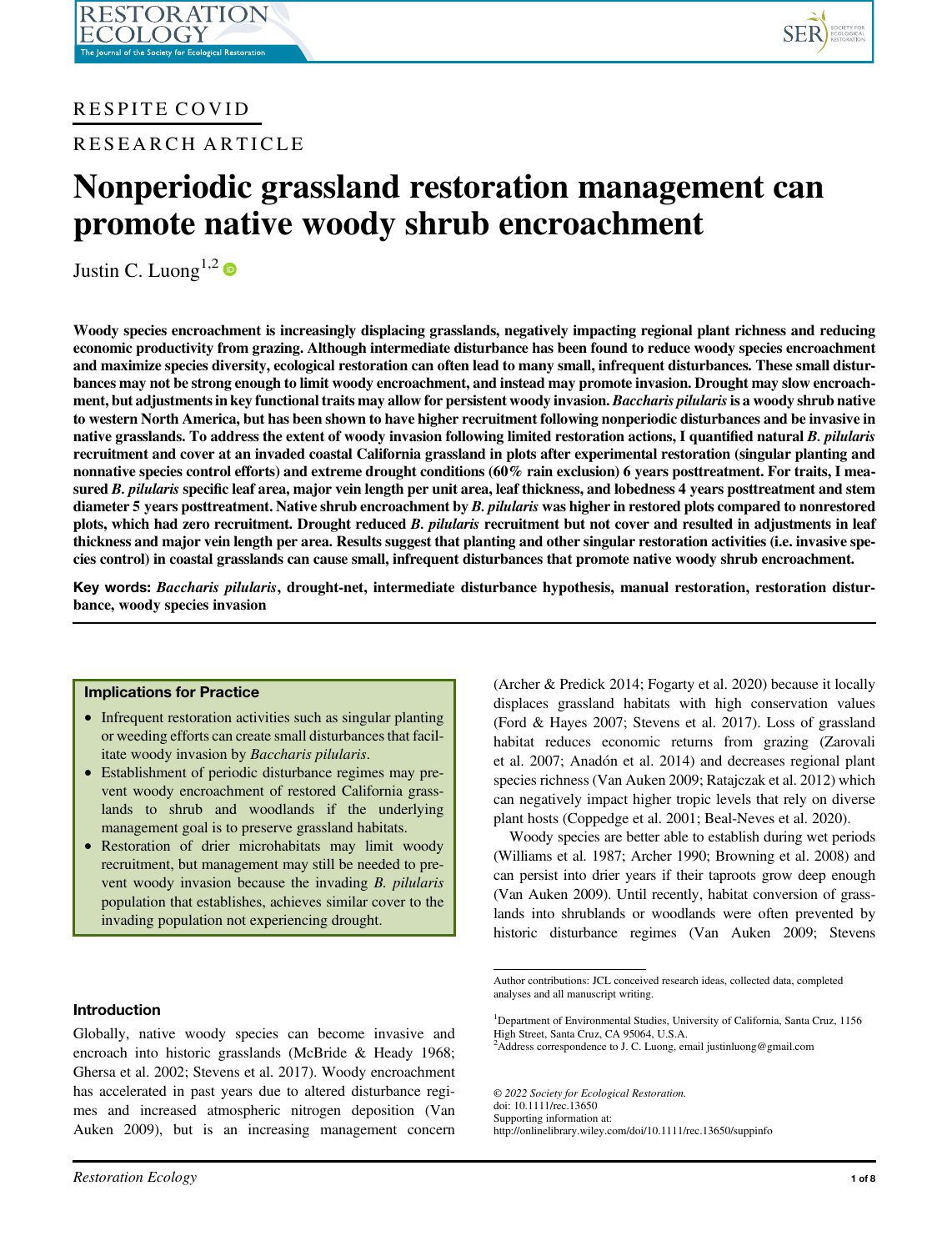et al. 2017). Historic disturbance regimes were typically implemented by indigenous tribes through prescribed burns (Anderson 2007) and can limit woody invasion (DeSantis et al. 2011). Many grasslands were also previously grazed by now-extirpated or extinct ungulates which also helped to abate woody shrub invasion (Wigand 2007). As previous research has found moderate disturbance is required to maintain grasslands and maximize species diversity (Hobbs & Huenneke 1992; Peterson & Reich 2008; Mayor et al. 2012), the intermediate disturbance hypothesis (Connell 1978), may provide a fitting framework to describe grassland community dynamics. In fact, this may be the theoretical basis for grazing programs and annual mowing that historically employed by land managers and restoration practitioners in grasslands globally (Tälle et al. 2016).

Habitat type conversion occurs when a habitat surpasses a threshold that causes the system to be converted to a different ecosystem (Beisner et al. 2003). Protecting grasslands in California from habitat conversion is a strong conservation priority because they support high levels of herbaceous diversity that are not often present in temperate shrub or woodlands (Ford & Hayes 2007). For example, a survey from California grasslands found that just 13 remnant grasslands harbored more than 40% of state's total native plant diversity, along with several rare and endangered species of concern (Schiffman 2007). California native grasslands previously encompassed 25% of the state, but only 1% of native grasslands have not been strongly affected by land development or species invasions since European colonization (Jantz et al. 2007). Historic and large reductions of native grasslands indicate that restoration will be needed for future habitat recovery. However, similar to many other regions in the world, woody species encroachment has been documented to be increasing in California for nearly a century (McBride & Heady 1968; Williams et al. 1987; Laris et al. 2017).

Studies from both Texas and South Africa suggest that extended droughts may constrain and potentially reverse woody species encroachment (Twidwell et al. 2014; Case et al. 2020). In Australia, woody species encroachment was found to be slowed, but not reversed by extreme drought (Zeeman et al. 2014). More research is needed to understand how woody species and grasslands in California will respond, because it is expected that rainfall will become more spatially and temporally variable, portending longer and more extreme droughts (Swain et al. 2018). Increased temporal variability in rainfall will lead to less available water for plant use (Loik et al. 2004), and potentially slow woody species encroachment (Twidwell et al. 2014; Zeeman et al. 2014; Case et al. 2020). Functional traits may be especially useful in understanding the mechanisms that potentially halt woody invasion during drought (Cadotte et al. 2015; Luong et al. 2021). For example, wood density, which is negatively related to stem diameter (Chave et al. 2009; Markesteijn et al. 2011), can support higher drought tolerance through cavitation resistance (Hacke et al. 2001) and help explain woody encroachment during drought, while key leaf traits are often related to resource acquisition and drought tolerance (Sack & Scoffoni 2013; Cadotte et al. 2015; Pérez-Harguindeguy et al. 2016).

Ecological restoration attempts to enhance degraded ecosystems through common practices such as nonnative species removal and reintroductions (via planting and seeding) of native species (Gann et al. 2019). Planting efforts and nonnative species removal often lead to small-scale soil disturbances (D'Antonio & Meyerson 2002). Disturbed open spaces freed from nonnative species removal are often recolonized during secondary invasions of fast growing, unplanted native or nonnative species with high reproductive output (Zavaleta et al. 2001; Pearson et al. 2016). Although intermediate disturbance such as periodic burning, grazing, or mowing may serve to improve species richness in restored grasslands (Connell 1978; Hobbs & Huenneke 1992), restoration often focuses limited resources solely on the removal of the most noxious nonnative species and ignore most other plants (Holl & Howarth 2000; Pearson et al. 2016). Newly bared ground may effectively provide open habitat for fast-growing shrubs to invade during ideal years (Tyler et al. 2007; Pierce et al. 2017). A common native woody invader in California, Baccharis pilularis DC., was previously found to establish better when nearby nonnative annual grasses were removed (da Silva & Bartolome 1984) and found to frequently encroach into California coastal grasslands (McBride & Heady 1968).

Reestablishing historic disturbance regimes is another growing restoration practice, but past evidence indicates that temporally limited restoration actions can promote native and nonnative woody invasion in open grassland habitat (Hobbs & Mooney 1985; Laris et al. 2017; Abella et al. 2020; Hopkinson et al. 2020). Abella et al. (2020) and Hopkinson et al. (2020) both found that singular prescribed fires without additional maintenance promoted woody invasion. In pampa grasslands, researchers found that singular small- and large-scale experimental disturbances led to increased recruitment of woody tree species in mesic conditions, but not consistently for drier plots (Mazía et al. 2019). Peltzer and Wilson (2006) found that extreme weather events could also result in disturbances that promotes woody species invasion. Laris et al. (2017) found that B. pilularis recruited heavily after mechanical removal of nonnative species. Mechanical removal is a common method used for invasive species control in restoration (Stromberg et al. 2007) and therefore may indicate at very least that some restoration activities can facilitate grassland woody invasion.

I was interested in the role that key restoration actions (singular planting and seeding) and drought had in influencing native woody shrub encroachment in grasslands by B. pilularis because of stark visual differences in B. pilularis cover observed 4 years posttreatment (Fig. S1). To test this, I took advantage of experimental plots at a coastal grassland in Santa Cruz, California, U.S.A. that were exposed to extreme drought, and previously restored experimentally though native species outplanting (Luong et al. 2021). I measured leaf functional traits (specific leaf area, major vein length per unit area, lobedness, and thickness) 4 years posttreatments and quantified the average stem diameter and abundance of B. pilularis 4- and 5-year posttreatment, and cover and recruitment 6-year posttreatment. I predicted that increase woody species encroachment (higher abundance of B. pilularis) would be promoted by singular restoration actions and be curtailed by drought. I hypothesized that B. pilularis would exhibit leaf trait adjustments that help explain its persistence through drought.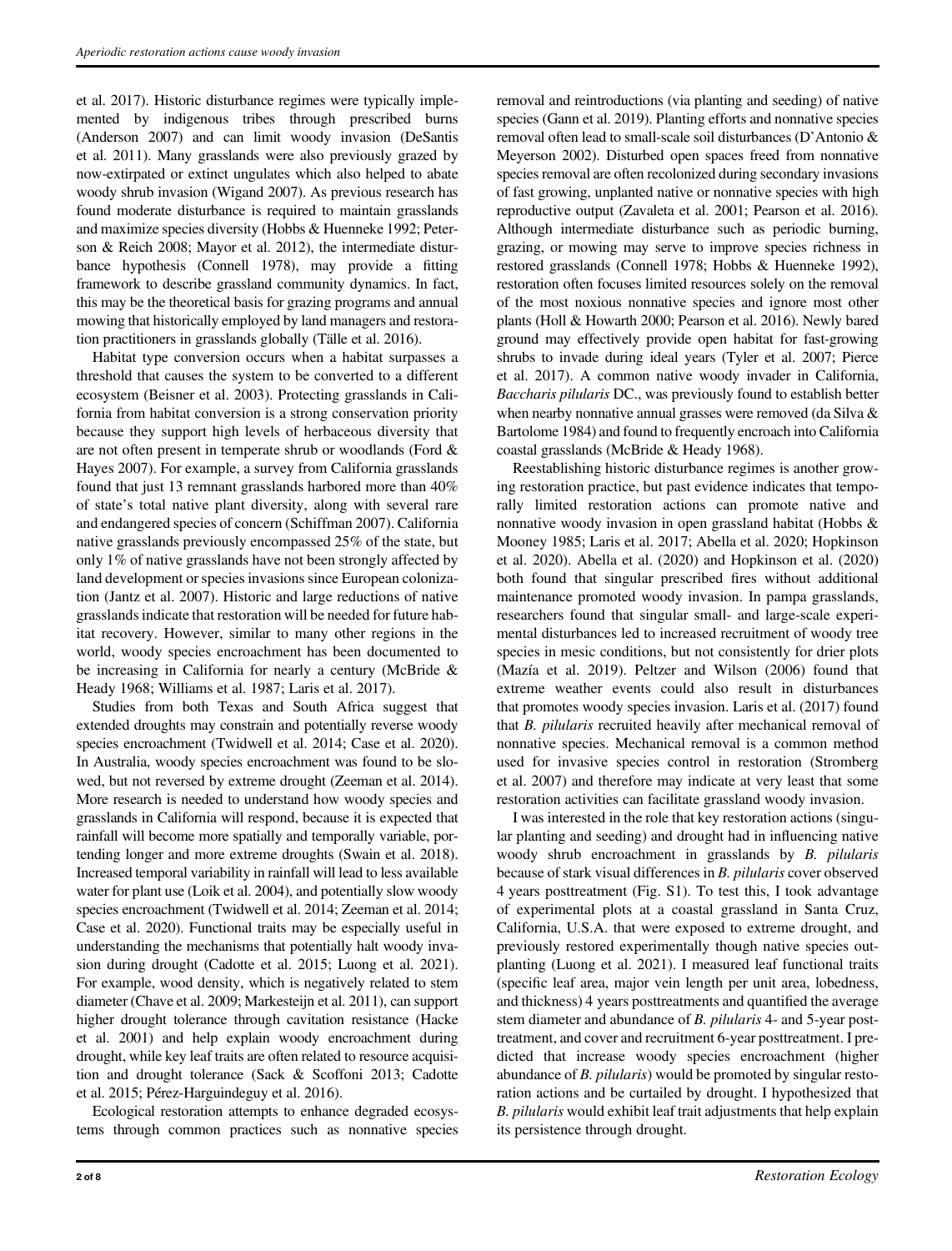#### Methods

#### Study Site

The study was completed at the University of California Younger Lagoon Reserve (YLR) in Santa Cruz, California, U.S.A. The climate is characterized as Mediterranean with wet, cool winters and hot, dry summers. The area was historically utilized for cattle grazing and row crop agriculture before becoming a reserve in 1986. Legacy effects persist and the site is dominated by invasive species, notably Avena barbata Pott ex Link (Poaceae), Festuca perennis (L.) Columbus & J.P Sm. (Poaceae), Bromus diandrus Roth (Poaceae), Medicago polymorpha L. (Fabaceae), Cirsium vulgare (Savi) Ten. (Asteraceae), Geranium dissectum L. (Geraniaceae), and Raphanus sativus L. (Brassicaceae) with some native species, such as Baccharis pilularis (Asteraceae), Erigeron canadensis L. (Asteraceae), and Elymus triticoides Buckley (Poaceae).

#### Experimental Design

I utilized previously constructed rain exclusion (drought) shelters designed using a standardized protocol in 2015 as a part of the International Drought Experiment. Structures exclude 60% of incoming precipitation to simulate a 1-in-100-year drought after 5 years. These structures have been shown in situ induce drought with minimal nontarget effects, although they were documented to minimally reduce photosynthetically active radiation (PAR) and increase nighttime temperature by about  $0.6^{\circ}$ C (Loik et al. 2019). Rain exclusion plots were trenched and lined with 6-mil plastic to 50 cm depth to inhibit lateral water flow. The research plots are  $3 \times 3$  m with a 0.5-m buffer around all edges resulting in a total  $4 \times 4$  m area for each plot (Fig. 1). Plots were placed at least 1 m after accounting for buffer areas. Drought-induced reduction of soil moisture in these plots were confirmed in a previous field study with METER Environmental volumetric soil moisture probes (Luong et al. 2021). Standing biomass was removed via mowing from the research area and interstitial buffer areas prior to demarking twenty  $4 \times 4$  m plots for the experiment. There was a full drought  $\times$  restoration factorial design with five replicates for each treatment: (1) no experimental restoration and no drought (control; Fig. S1A); (2) experimental restoration only (Fig. S1B); (3) drought only (Fig. S1C); and (4) drought and experimental restoration (Fig. S1D). Plots were placed in an invaded annual grassland on area with visually similar vegetation, typically consisting of nonnative annual grasses and forbs, to avoid potential effects of site heterogeneity.

Experimental restoration included plantings that were previously installed as part of an ongoing experiment established in 2016 using a standard grid that was prerandomized (Luong et al. 2021). Because the original restoration experiment had different research goals, the planting design included three woody species to better assess the community level effect of drought on experimental restoration (Luong et al. 2021). The three woody species from the planting palette commonly occur in coastal sage scrub habitat that may naturally disperse into nearby grasslands, but are not often quick growing or invasive (Ford & Hayes 2007), unlike B. pilularis (McBride & Heady 1968), so they were not analyzed as encroaching woody natives. The 12 species were (Table S1) collected in 2015 from local reference sites and were grown in the UC Santa Cruz Jean H. Langenheim Greenhouses for about 3 months in "cone-tainer pots" (107 mL; Ray Leach—Stubby Cell Classic) in Pro-Mix Potting Soil Mix (Pro-Mix) prior to out-planting in January 2016. After planting, all nonnative plants were removed from restoration treatments manually with small hand tools once in January 2016 and a final time in April 2016. Buffer areas between plots were maintained through annual spring mowing,



Figure 1. A photograph of the experimental design and Baccharis pilularis cover sampling methods. Drought plots exclude 60% of incoming rainfall. Ambient rainfall plots had no climate manipulations. B. pilularis and bare ground cover were assessed in six randomly selected subplot within  $3 \times 3$  m plots with 1 m buffers around all edges.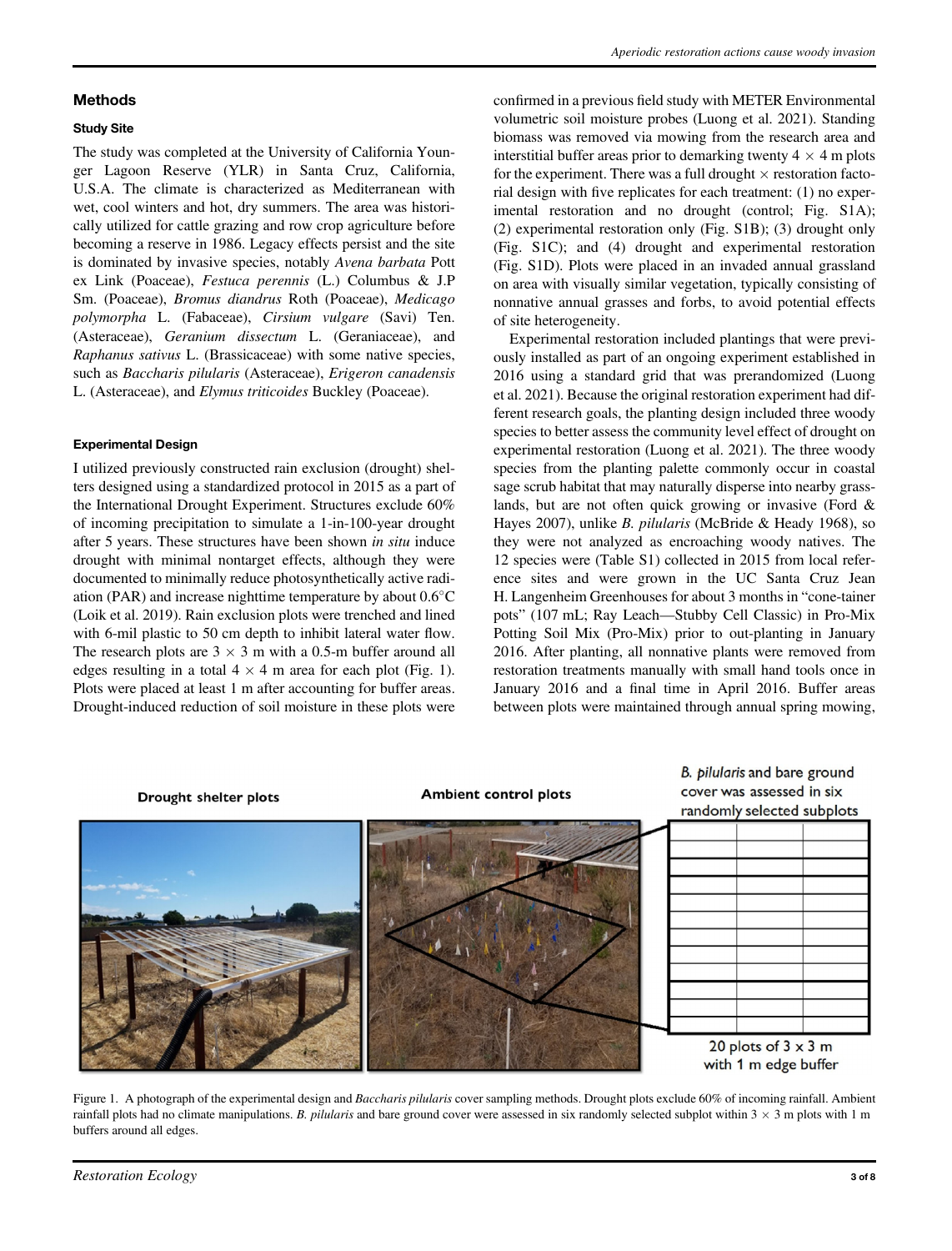but no other restoration activities were conducted on experimental plots after April 2016.

#### Data Collection

I assessed the cover of B. pilularis in 2021, the sixth year after planting, by estimating its relative cover to the nearest 5% within six  $0.25 \text{ m}^2$  quadrats on each plot (Fig. 1). I also estimated the cover of bare ground within quadrats. I counted the total number of B. pilularis individuals within each plot in 2019 and 2020 (fifth and sixth year postplanting). I quantified leaf functional traits from five B. pilularis per plot in 2019, 4 years after initial treatments, and stem diameter for every individual in 2020. I collected leaves from up to four B. pilularis per plot to assess key functional traits and sampled two leaves per individual to account for variability. Leaves sampled were west facing, fully expanded, undamaged and three levels below the apical meristem on a given branch. Using standardized protocols, I measured specific leaf area (SLA), leaf thickness, major vein length per unit area (VLA), stem diameter, and leaf lobedness because they are related to plant hydraulics or water use (Hacke et al. 2001; Sack & Scoffoni 2013; Cadotte et al. 2015; see Pérez-Harguindeguy et al. 2016 for more detail on trait measurements). SLA is correlated with relatively high investments in structural leaf defenses and increased leaf lifespan. Major VLA of leaves can increase drought resistance by providing redundant pathways for hydraulic transport (Sack & Scoffoni 2013). However, increased VLA can also increase water requirements (Lambers et al. 2008), especially if the veins are not reticulated with minor vein networks. Leaf area and perimeter were measured using ImageJ software (Schneider et al. 2012). Leaf thickness was measured with a digital micrometer and is a proxy for higher mesophyll resistance against water movement through the leaf. Similar to VLA, the leaf thickness may have a mixed response to drought. Increased thickness can support more chloroplast and photosynthesis thereby increasing water demand (Lambers et al. 2008) but can also increase mesophyll resistance to water loss (Kröber et al. 2015). Higher leaf lobedness can effectively decrease the leaf air boundary layer increasing potential for cooling via convection and conduction (Lambers et al. 2008).

SLA was calculated as the ratio of fresh leaf area by ovendried mass. VLA was quantified by measuring primary and secondary veins from fresh leaf scans using ImageJ and was standardized via fresh leaf area. Leaf lobedness was calculated as leaf perimeter squared divided by  $\pi$  and leaf area (Cadotte et al. 2015; Luong et al. 2021). Due to restrictions for in-person laboratory work from COVID-19, I was not able to collect and process leaf traits past year four (2019).

#### Analyses

All analyses were completed in R Statistical Software V 4.0.2 (R Core Team 2020) with base functions and the  $p/vr$ and ggplot2 packages (Kassambara et al. 2020; Wickham 2020). Data were tested for parametric assumptions prior to using t-tests, analysis of variance (ANOVA) or generalized linear models (GLMs). For count data, sampling year was included as a random effect. VLA was slightly nonparametric so I used a log-based transformation to meet statistical assumptions for a t-test, then back-transformed these data for visualization. No other measurements required transformation. Prior to analyzing functional traits, I averaged the values of the two collected leaves from the same individual. I then took the average of all measured individuals to calculate the mean at the plot level. All data were analyzed at the plot level  $(n = 5)$ .

#### **Results**

The invading native shrub, *Baccharis pilularis* had higher abundance  $(F = 20.1, df = 1, p < 0.001)$  and cover  $(F = 140, df = 1,$  $p < 0.001$ ) on restored plots compared to unrestored control plots, which had no B. pilularis (Fig. 2). Drought resulted in lower individual B. pilularis counts on drought plots



Figure 2. (A) Comparison of Baccharis pilularis counts 2019–2020. Points represent the count of B. pilularis in a given plot. (B) B. pilularis cover in 2021 for restored and nonrestored plots experiencing ambient (blue) or drought (orange) conditions. Boxes represents the interquartile range; the inner horizontal line represents the median. Lines extending out of the box represent the upper and lower quartiles. Points represent outliers.  $p$  values are presented within figures for drought and restoration treatments after respective text labels.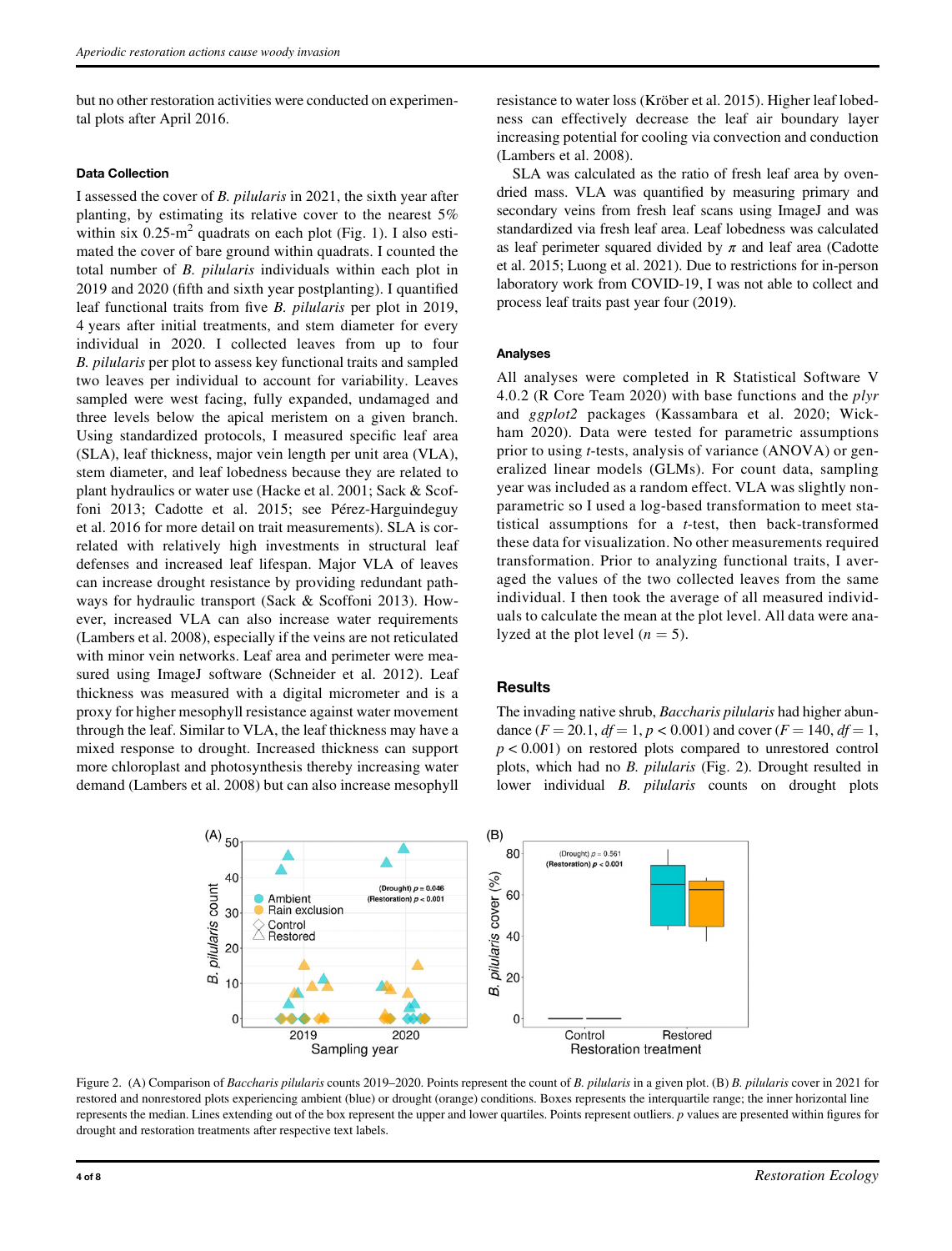

Figure 3. Baccharis pilularis (A) stem diameter (cm), (B) leaf thickness (mm), (C) SLA (specific leaf area; cm<sup>2</sup>/g), (D) VLA (major vein length per unit area;  $cm^{-1}$ ), and (E) leaf lobedness (unitless) compared between drought (orange) and ambient (blue) treatments. Leaf traits (B–E) were taken in 2019. Stem diameter was measured in 2020. Boxes represent the interquartile range; the inner horizontal line represents the median. Lines extending out of the box represent the upper and lower quartiles. Points represent outliers. N.S., nonsignificant.

 $(F = 4.30, df = 1, p = 0.046)$ , but did not affect cover values  $(F = 0.352, df = 1, p = 0.561)$ . Abundance did not vary between years ( $F = 0.001$ ,  $df = 1$ ,  $p = 0.976$ ).

B. pilularis exhibited adjustments for stem diameter  $(p = 0.031, df = 56.48, t = -2.21)$ , major VLA  $(p = 0.030,$  $df = 7.37$ ,  $t = 2.20$ ), and leaf thickness ( $p = 0.027$ ,  $df = 4.33$ ,  $t = -2.64$ , but not SLA ( $p = 0.695$ ,  $df = 6.16$ ,  $t = -0.412$ ) nor lobedness ( $p = 0.233$ ,  $df = 6.69$ ,  $t = 1.31$ ). B. pilularis had greater stem diameter and leaf thickness, but lower major VLA on drought plots (Fig. 3).

Bare ground cover increased on drought plots ( $F = 7.73$ ,  $df = 1, p = 0.013$ , but was unaffected by experimental restoration ( $F = 0.019$ ,  $df = 1$ ,  $p = 0.891$ ).

#### **Discussion**

Sixyears after initial treatments I found Baccharis pilularisgrowing only in the restored plots, which indicates that restoration activities without ongoing management could facilitate woody shrub encroachment. Although periodic disturbance administered through grazing or prescribed burns can prevent woody species encroachment in grasslands (Smit et al. 2016; Hopkinson et al. 2020; O'Connor et al. 2020), nonperiodic disturbances have been found to positively correlate with B. pilularis abundance (Tyler et al. 2007; Laris et al. 2017). When practitioners are performing restoration either through invasive species removal or out-planting, they are creating small nonperiodic disturbances (D'Antonio et al. 2016) which could promote B. pilularis recruitment. However, these disturbances are likely supporting recruitment through mechanisms aside from baring ground and clearing open space for germination because the presented data show that drought resulted in decreased B. pilularis recruitment (albeit similar cover) despite increased bare ground cover. Soil disturbances often facilitate invasion of seed prolific species like B. pilularis because they germinate quickly and have high growth rates (McBride & Heady 1968; Pierce et al. 2017). Planting and invasive species control can also result in reduced soil compaction that facilitates invasion (Kyle et al. 2007).

Because grasslands are historically disturbance-dependent (Ford & Hayes 2007; De Bello et al. 2013; Stevens et al. 2017), especially in California, where grasslands were periodically burned by indigenous tribes as traditional ecological practices (Anderson 2007), the Intermediate Disturbance Hypothesis (IDH) may provide insight on the pattern I observed in this study (Connell 1978; Hobbs & Huenneke 1992). At this study site, the plots were only weeded twice in the first year after a singular planting event, and had no further management actions. The IDH predicts that infrequent or small disturbances are not large enough to maintain extant ecosystem dynamics. Extreme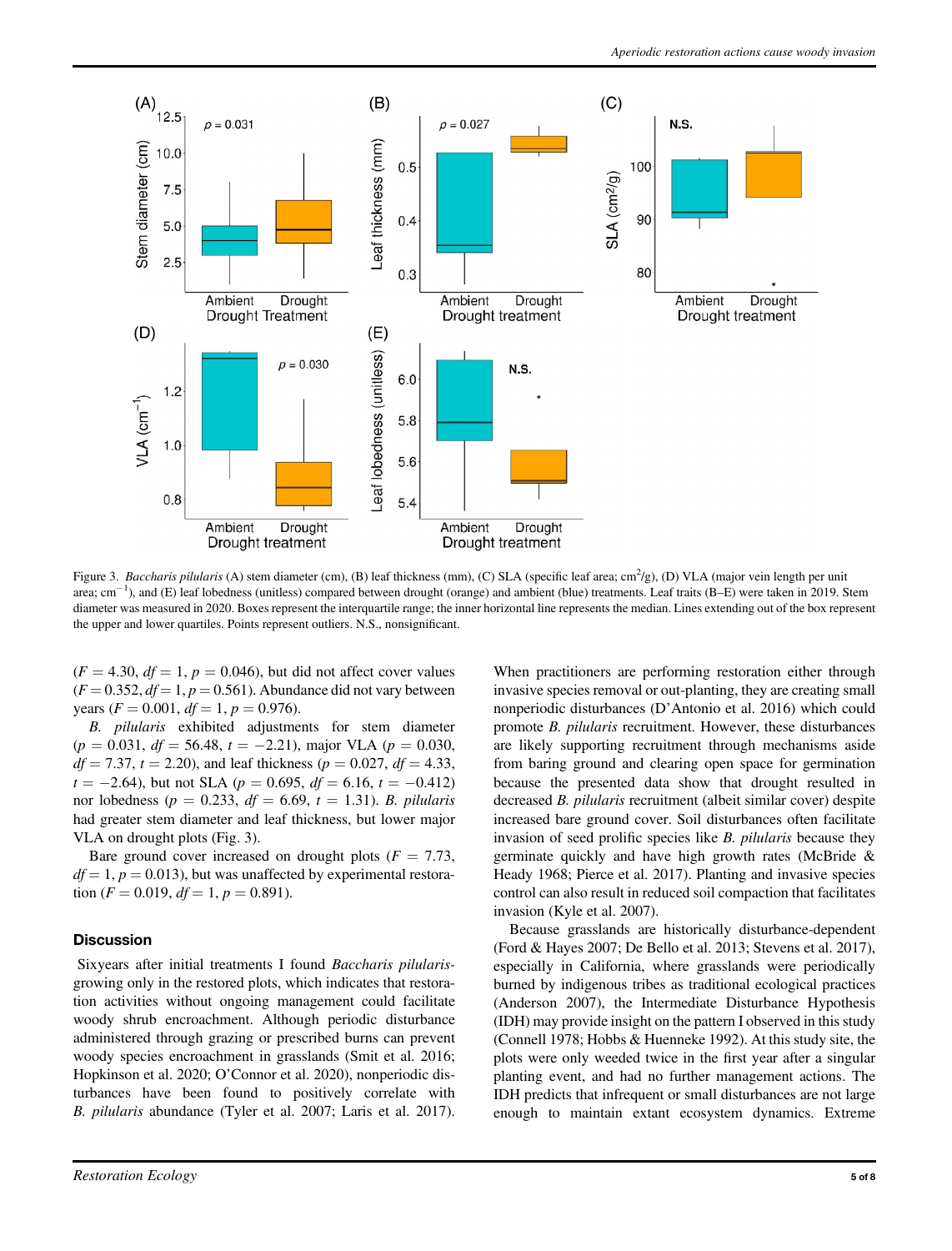disturbances can push the system toward type conversion (Beisner et al. 2003), whereas moderate or intermediate disturbance is required to maintain the system and maximize diversity (Mayor et al. 2012). Indeed, results support that temporally limited experimental restoration was insufficient disturbance to limit B. pilularis recruitment, which may lead to decreased native species richness in later years (Van Auken 2009; Ratajczak et al. 2012). In accordance with IDH, allocating resources to implement a periodic disturbance regime may serve to manage woody species invasion. A review by Hobbs and Huenneke (1992) found that periodic disturbance can maintain and support higher taxonomic diversity, whereas Peterson and Reich (2008) found periodic fire was useful in preventing a gradual conversion of grasslands to forests. Fire employed as a periodic management practice increased native plant and avian diversity in a Brazilian grassland (Beal-Neves et al. 2020). Furthermore, an assessment of the savanna biome found that the occurrence of African savannas was correlated with areas with regular fire return intervals (Lehmann et al. 2011), whereas O'Connor et al. (2020) found fire can reduce the dominance of encroaching shrubs into a native grassland. Moreover, similar to our results, singular prescribed fires (disturbance), were found to promote woody invasion (Abella et al. 2020; Hopkinson et al. 2020).

B. pilularis recruitment was stunted by drought. It is plausible drought could potentially act as an annual or semiregular disturbance event (Derose & Long 2012) preventing type conversion as predicted by the IDH. However, studies from grasslands in both Texas and South Africa suggest that extended droughts may constrain and potentially reverse woody species encroachment (Twidwell et al. 2014; Case et al. 2020). In Australia, woody species encroachment was found to be slowed, but not reversed by extreme drought (Zeeman et al. 2014). Therefore, it is more likely that B. pilularis was not able to establish at high rates, in part, due to xeric conditions rather than drought acting as an intermediate disturbance. In fact, it has been observed elsewhere that woody invaders often establish better during wet periods (Williams et al. 1987; Browning et al. 2008).

Observed changes in hydraulic related functional leaf traits may explain, in part, how B. pilularis persisted through extreme drought and achieved similar cover as those from control plots at lower abundances. Alternatively, trait differences may be in response to reduced interspecific competition (Bolnick et al. 2011; Welles & Funk 2021). Rain exclusion resulted in B. pilularis having thicker leaves but lower major VLA to support reduced leaf water transpiration. Higher leaf thickness can decrease transpiration by increasing mesophyll resistance and reduced major VLA could lead to decreased rates of carbon assimilation and stomatal conductance thereby reducing water transport requirements (Lambers et al. 2008; Sack & Scoffoni 2013; Kröber et al. 2015). It is, however, possible that leaf thickness increased due to nontarget shelter effects (Loik et al. 2019) in response to reduced PAR resulting in compensatory photosynthesis (Lambers et al. 2008). In past work, stem diameter was shown to be negatively related to wood density (Markesteijn et al. 2011), and because increased wood density improves drought and cavitation resistance (Chave et al. 2009), higher stem diameter may promote more drought-related mortality (Twidwell et al. 2014). Stem diameter, similar to cover of B. pilularis, likely increased due to reduced intraspecific competition, because it increased as total B. pilularis abundance decreased.

These results are novel in documenting woody invasion by a native species following manual hand removal during active grassland restoration. They also support past research that indicates that certain restoration actions can promote woody encroachment into grasslands (Laris et al. 2017; Abella et al. 2020; Hopkinson et al. 2020). Experimental grassland restoration (via planting and nonnative species control) resulted in increased woody shrub invasion compared to nonrestored plots, and B. pilularis recruitment, but cover was not diminished, although not reversed by extreme drought. Restoration practitioners that work within coastal grasslands may consider revisiting restored grasslands after planted or an opportunistic targeted weeding event in a subsequent year to ensure their area is not being overtaken by woody species. Practitioners may also consider utilizing periodic prescribed burns which can slow woody species encroachment. In some cases, burns have been shown to reverse encroachment when applied with sufficient periodicity and intensity. Prescribed burns will also clear litter accumulation (Anderson 2007) which can promote species invasions in California grasslands (Stromberg et al. 2007). However, as previously noted, nonperiodic prescribed burns may further promote woody invasion (Abella et al. 2020; Hopkinson et al. 2020). When fire is not feasible, management may consider manual removal with regular return intervals. Spatially and temporally targeted grazing and mowing could also be employed to implement a regular disturbance regime to maintain grasslands. Further research about the rate of woody invasion following grassland restoration using agency implemented projects can indicate if this trend is consistent across larger spatial scales.

# Acknowledgments

This study had no funding, but the initial experimental setup utilized received support from the UC Santa Cruz Senate Committee on Research. I thank M. E. Loik, K. D. Holl, and K. Kay for their contributions to initial experimental design and support. I appreciate Younger Lagoon Reserve Staff (E. B. Howard, V.Williams, and K. Roessler) and undergraduates H. Holmes, E. Chavez-Velasco, G. Tanaka, and J. Tan for their field assistance. I thank P. L. Turner, E. B. Howard, B. Constanz, and the two anonymous reviewers for their feedback on this manuscript. COVID-19 created logistical constraints for this project, but all work were completed with appropriate safety protocols. Plant trait data were deposited in the TRY-TRAIT database. All data are archived on PANGAEA Earth and Environmental Sciences Data Publisher (https://doi.pangaea.de/10.1594/PANGAEA.939973).

#### LITERATURE CITED

Abella SR, Menard KS, Schetter TA, Sprow LA, Jaeger JF (2020) Rapid and transient changes during 20 years of restoration management in savannawoodland-prairie habitats threatened by woody plant encroachment. Plant Ecology 221(12):1201–1217. [https://doi.org/10.1007/s11258-020-](https://doi.org/10.1007/s11258-020-01075-4) [01075-4](https://doi.org/10.1007/s11258-020-01075-4)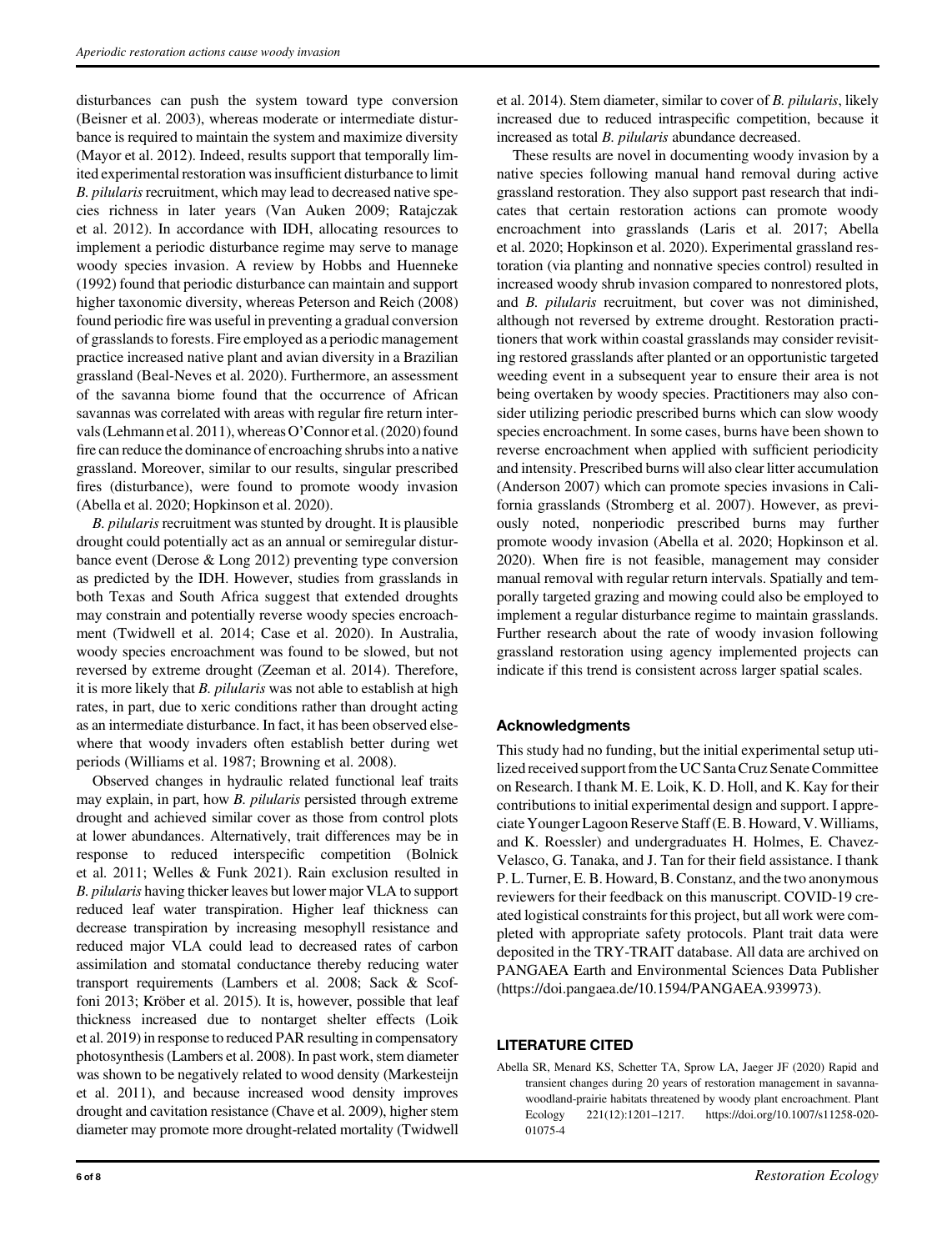- Anadon JD, Sala OE, Turner BL, Bennett EM (2014) Effect of woody-plant encroachment on livestock production in North and South America. Proceedings of the National Academy of Sciences 111(35):12948–12953. <https://doi.org/10.1073/pnas.1320585111>
- Anderson MK (2007) Native American uses and management of California's grasslands. Pages 57–66. In: Stromberg MR, Corbin JD, D'Antonio CM (eds) California grasslands ecology and management. University of California Press, Berkeley, California
- Archer SR (1990) Development and Stability of Grass/Woody Mosaics in a Subtropical Savanna Parkland, Texas, U. S. A. Journal of Biogeography 17(4/5):453.<https://doi.org/10.2307/2845377>
- Archer SR, Predick KI (2014) An ecosystem services perspective on brush management: research priorities for competing land-use objectives. Journal of Ecology 102(6):1394–1407.<https://doi.org/10.1111/1365-2745.12314>
- Van Auken OW (2009) Causes and consequences of woody plant encroachment into western North American grasslands. Journal of Environmental Management 90(10):2931–2942. [https://doi.org/10.1016/j.jenvman.2009.](https://doi.org/10.1016/j.jenvman.2009.04.023) [04.023](https://doi.org/10.1016/j.jenvman.2009.04.023)
- Beal-Neves M, Chiarani E, Ferreira PMA, Fontana CS (2020) The role of fire disturbance on habitat structure and bird communities in South Brazilian Highland Grasslands. Scientific Reports 10(1). [https://doi.org/10.1038/](https://doi.org/10.1038/s41598-020-76758-z) [s41598-020-76758-z](https://doi.org/10.1038/s41598-020-76758-z)
- Beisner BE, Haydon DT, Cuddington K (2003) Alternative stable states in ecology. Frontiers in Ecology and the Environment 1(7):376–382. [https://doi.](https://doi.org/10.1890/1540-9295(2003)001%5b0376%3aassie%5d2.0.co%3b2) [org/10.1890/1540-9295\(2003\)001\[0376:assie\]2.0.co;2](https://doi.org/10.1890/1540-9295(2003)001%5b0376%3aassie%5d2.0.co%3b2)
- de Bello F, Vandewalle M, Reitalu T, Lepš J, Prentice HC, Lavorel S, Sykes MT (2013) Evidence for scale- and disturbance-dependent trait assembly patterns in dry semi-natural grasslands. Journal of Ecology 101(5): 1237–1244.<https://doi.org/10.1111/1365-2745.12139>
- Bolnick DI, Amarasekare P, Araújo MS, Bürger R, Levine JM, Novak M, Rudolf VHW, Schreiber SJ, Urban MC, Vasseur DA (2011) Why intraspecific trait variation matters in community ecology. Trends in Ecology & Evolution 26(4):183–192.<https://doi.org/10.1016/j.tree.2011.01.009>
- Browning DM, Archer SR, Asner GP, McClaran MP, Wessman CA (2008) Woody plants in grasslands: Post-encroachment stand dynamics. Ecological Applications 18(4):928–944.<https://doi.org/10.1890/07-1559.1>
- Cadotte MW, Arnillas CA, Livingstone SW, Yasui SE (2015) Predicting communities from functional traits. Trends in Ecology & Evolution 30(9):510– 511.<https://doi.org/10.1016/j.tree.2015.07.001>
- Case MF, Wigley BJ, Wigley-Coetsee C, Carla Staver A (2020) Could drought constrain woody encroachers in savannas?. African Journal of Range & Forage Science 37(1):19–29.<https://doi.org/10.2989/10220119.2019.1697363>
- Chave J, Coomes D, Jansen S, Lewis SL, Swenson NG, Zanne AE (2009) Towards a worldwide wood economics spectrum. Ecology Letters 12(4): 351–366.<https://doi.org/10.1111/j.1461-0248.2009.01285.x>
- Connell JH (1978) Diversity in Tropical Rain Forests and Coral Reefs. Science 199(4335):1302–1310.<https://doi.org/10.1126/science.199.4335.1302>
- Coppedge BR, Engle DM, Masters RE, Gregory MS (2001) Avian response to landscape change in fragmented southern great plains grasslands. Ecological Applications 11(1):47–59. [https://doi.org/10.1890/1051-0761\(2001\)](https://doi.org/10.1890/1051-0761(2001)011%5b0047%3aartlci%5d2.0.co%3b2) [011\[0047:artlci\]2.0.co;2](https://doi.org/10.1890/1051-0761(2001)011%5b0047%3aartlci%5d2.0.co%3b2)
- D'Antonio CM, August-Schmidt E, Fernandez-Going B (2016) Invasive species and restoration challenges. Pages 216–244. In: Palmer MA, Zedler JB, Falk DA (eds) Foundations of restoration ecology. Island Press, Covelo, California
- D'Antonio CM, Meyerson LA (2002) Exotic plant species as problems and solutions in ecological restoration: A synthesis. Restoration Ecology 10(4): 703–713.<https://doi.org/10.1046/j.1526-100x.2002.01051.x>
- DeRose RJ, Long JN (2012) Drought-driven disturbance history characterizes a southern Rocky Mountain subalpine forest. Canadian Journal of Forest Research 42(9):1649–1660.<https://doi.org/10.1139/x2012-102>
- DeSantis RD, Hallgren SW, Stahle DW (2011) Drought and fire suppression lead to rapid forest composition change in a forest-prairie ecotone. Forest Ecology and Management 261(11):1833–1840. [https://doi.org/10.1016/j.](https://doi.org/10.1016/j.foreco.2011.02.006) [foreco.2011.02.006](https://doi.org/10.1016/j.foreco.2011.02.006)
- Fogarty DT, Roberts CP, Uden DR, Donovan VM, Allen CR, Naugle DE, Jones MO, Allred BW, Twidwell D (2020) Woody Plant Encroachment and the Sustainability of Priority Conservation Areas. Sustainability 12(20):8321.<https://doi.org/10.3390/su12208321>
- Ford LD, Hayes GF (2007) Northern coastal scrub and coastal prairie. Pages 180– 207. In: Barbour MG, Keeler-Wolf T, Schoenherr AA (eds) Terrestrial vegetation of California. University of California Press, Berkeley, California
- Gann GD, McDonald T, Walder B, Aronson J, Nelson CR, Jonson J, Hallett JG, Eisenberg C, Guariguata MR, Liu J, et al. & Society for Ecological Restoration (2019) International principles and standards for the practice of ecological restoration. Second edition. Restoration Ecology 27(S1). [https://doi.](https://doi.org/10.1111/rec.13035) [org/10.1111/rec.13035](https://doi.org/10.1111/rec.13035)
- Ghersa CM, de la Fuente E, Suarez S, Leon RJC (2002) Woody species invasion in the Rolling Pampa grasslands, Argentina. Agriculture, Ecosystems & Environment 88(3):271–278. [https://doi.org/10.1016/s0167-8809\(01\)00209-2](https://doi.org/10.1016/s0167-8809(01)00209-2)
- Hacke UG, Sperry JS, Pockman WT, Davis SD, McCulloh KA (2001) Trends in wood density and structure are linked to prevention of xylem implosion by negative pressure. Oecologia 126(4):457–461. [https://doi.org/10.1007/](https://doi.org/10.1007/s004420100628) [s004420100628](https://doi.org/10.1007/s004420100628)
- Hobbs RJ, Huenneke LF (1992) Disturbance, diversity, and invasion: Implications for conservation. Conservation Biology 6(3):324–337. [https://doi.](https://doi.org/10.1046/j.1523-1739.1992.06030324.x) [org/10.1046/j.1523-1739.1992.06030324.x](https://doi.org/10.1046/j.1523-1739.1992.06030324.x)
- Hobbs RJ, Mooney HA (1985) Vegetative regrowth following cutting in the shrub Baccharis pilularis ssp. consanguinea (DC) C. B. Wolf. American Journal of Botany 72(4):514–519. [https://doi.org/10.1002/j.1537-2197.](https://doi.org/10.1002/j.1537-2197.1985.tb08304.x) [1985.tb08304.x](https://doi.org/10.1002/j.1537-2197.1985.tb08304.x)
- Holl KD, Howarth RB (2000) Paying for Restoration. Restoration Ecology 8(3): 260–267.<https://doi.org/10.1046/j.1526-100x.2000.80037.x>
- Hopkinson P, Hammond M, Bartolome JW, Macaulay L (2020) Using consecutive prescribed fires to reduce shrub encroachment in grassland by increasing shrub mortality. Restoration Ecology 28(4):850–858. [https://doi.org/](https://doi.org/10.1111/rec.13138) [10.1111/rec.13138](https://doi.org/10.1111/rec.13138)
- Jantz PA, et al. (2007) Regulatory protection and conservation. Pages 297–318. In: Stromberg MR, Corbin JD, D'Antonio CM (eds) California grasslands ecology and management. University of California Press, Berkeley, California
- Kassambara A Kassambara A, Kosinski M, Biecek P, Fabian S (2020). Drawing survival curves using "ggplot2." Retrieved from [https://rpkgs.datanovia.](https://rpkgs.datanovia.com/survminer/) [com/survminer/](https://rpkgs.datanovia.com/survminer/)
- Kröber W, Heklau H, Bruelheide H (2015) Leaf morphology of 40 evergreen and deciduous broadleaved subtropical tree species and relationships to functional ecophysiological traits. Plant Biology 17(2):373–383. [https://doi.](https://doi.org/10.1111/plb.12250) [org/10.1111/plb.12250](https://doi.org/10.1111/plb.12250)
- Kyle GP, Beard KH, Kulmatiski A (2007) Reduced soil compaction enhances establishment of non-native plant species. Plant Ecology 193(2):223–232. <https://doi.org/10.1007/s11258-006-9260-y>
- Lambers H, Chapin FS, Pons TL (2008) Plant physiological ecology. Springer, 2nd, New York1–605.
- Laris P, Brennan S, Engelberg K (2017) The Coyote Brush Invasion of Southern California Grasslands and the Legacy of Mechanical Disturbance. Geographical Review 107(4):640–659.<https://doi.org/10.1111/gere.12223>
- Lehmann CER, Archibald SA, Hoffmann WA, Bond WJ (2011) Deciphering the distribution of the savanna biome. New Phytologist 191(1):197–209. <https://doi.org/10.1111/j.1469-8137.2011.03689.x>
- Loik ME, Breshears DD, Lauenroth WK, Belnap J (2004) A multi-scale perspective of water pulses in dryland ecosystems: climatology and ecohydrology of the western USA. Oecologia 141(2):269–281. [https://doi.org/10.1007/](https://doi.org/10.1007/s00442-004-1570-y) [s00442-004-1570-y](https://doi.org/10.1007/s00442-004-1570-y)
- Loik ME, Lesage JC, Brown TM, Hastings DO (2019) Drought-Net rainfall shelters did not cause nondrought effects on photosynthesis for California central coast plants. Ecohydrology 12(7).<https://doi.org/10.1002/eco.2138>
- Luong JC, Holl KD, Loik ME (2021) Leaf traits and phylogeny explain plant survival and community dynamics in response to extreme drought in a restored coastal grassland. Journal of Applied Ecology. [https://doi.org/10.1111/](https://doi.org/10.1111/1365-2664.13909) [1365-2664.13909](https://doi.org/10.1111/1365-2664.13909)